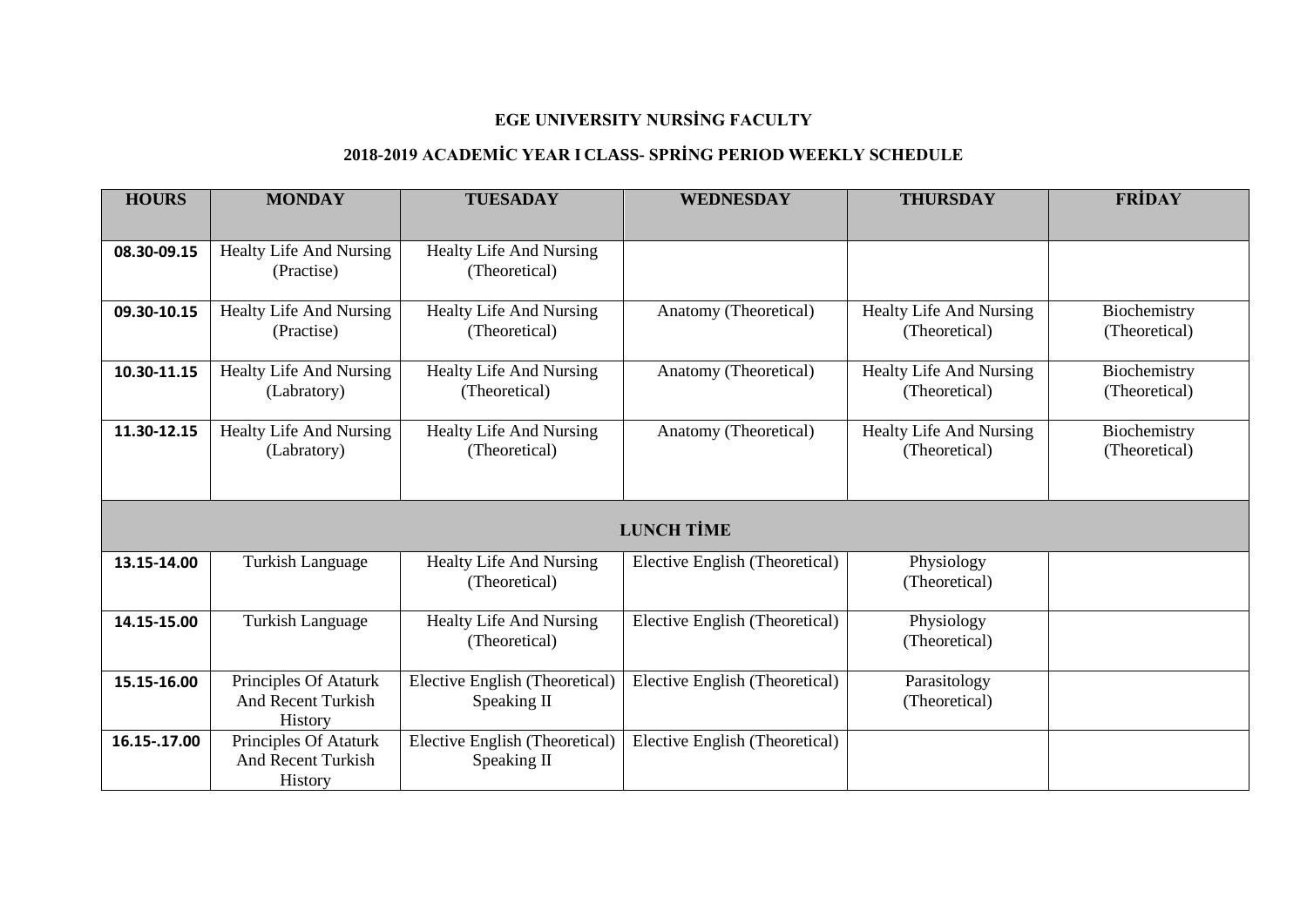### **2018-2019 ACADEMİC YEAR II CLASS- SPRİNG PERIOD WEEKLY SCHEDULE**

| <b>HOURS</b>      | <b>MONDAY</b>                                       | <b>TUESADAY</b>                                  | <b>WEDNESDAY</b>                                    | <b>THURSDAY</b>                          | <b>FRIDAY</b>                    |  |  |
|-------------------|-----------------------------------------------------|--------------------------------------------------|-----------------------------------------------------|------------------------------------------|----------------------------------|--|--|
|                   |                                                     |                                                  |                                                     |                                          |                                  |  |  |
| 08.30-09.15       | Diseases And Nursing<br>Care I (Theoretical)        | <b>Diseases And Nursing</b><br>Care I (Practise) | <b>Diseases And Nursing</b><br>Care I (Theoretical) |                                          |                                  |  |  |
| 09.30-10.15       | Diseases And Nursing<br>Care I (Theoretical)        | <b>Diseases And Nursing</b><br>Care I (Practise) | Diseases And Nursing<br>Care I (Theoretical)        |                                          |                                  |  |  |
| 10.30-11.15       | <b>Diseases And Nursing</b><br>Care I (Theoretical) | <b>Diseases And Nursing</b><br>Care I (Practise) | Diseases And Nursing<br>Care I (Practise)           |                                          | Pharmacology II<br>(Theoretical) |  |  |
| 11.30-12.15       | Diseases And Nursing<br>Care I (Theoretical)        | Diseases And Nursing<br>Care I (Practise)        | <b>Diseases And Nursing</b><br>Care I (Practise)    |                                          | Pharmacology II<br>(Theoretical) |  |  |
| <b>LUNCH TİME</b> |                                                     |                                                  |                                                     |                                          |                                  |  |  |
| 13.15-14.00       | Diseases And Nursing<br>Care I (Theoretical)        | Diseases And Nursing<br>Care I (Practise)        | Diseases And Nursing<br>Care I (Labratory)          | <b>Elective English</b><br>(Theoretical) |                                  |  |  |
| 14.15-15.00       | Diseases And Nursing<br>Care I (Theoretical)        | Diseases And Nursing<br>Care I (Practise)        | Diseases And Nursing<br>Care I (Labratory)          | <b>Elective English</b><br>(Theoretical) |                                  |  |  |
| 15.15-16.00       | <b>Diseases And Nursing</b><br>Care I (Theoretical) | Diseases And Nursing<br>Care I (Practise)        | Diseases And Nursing<br>Care I (Labratory)          | <b>Elective English</b><br>(Theoretical) |                                  |  |  |
| 16.15-.17.00      | Diseases And Nursing<br>Care I (Theoretical)        | Diseases And Nursing<br>Care I (Practise)        | Diseases And Nursing<br>Care I (Labratory)          | <b>Elective English</b><br>(Theoretical) |                                  |  |  |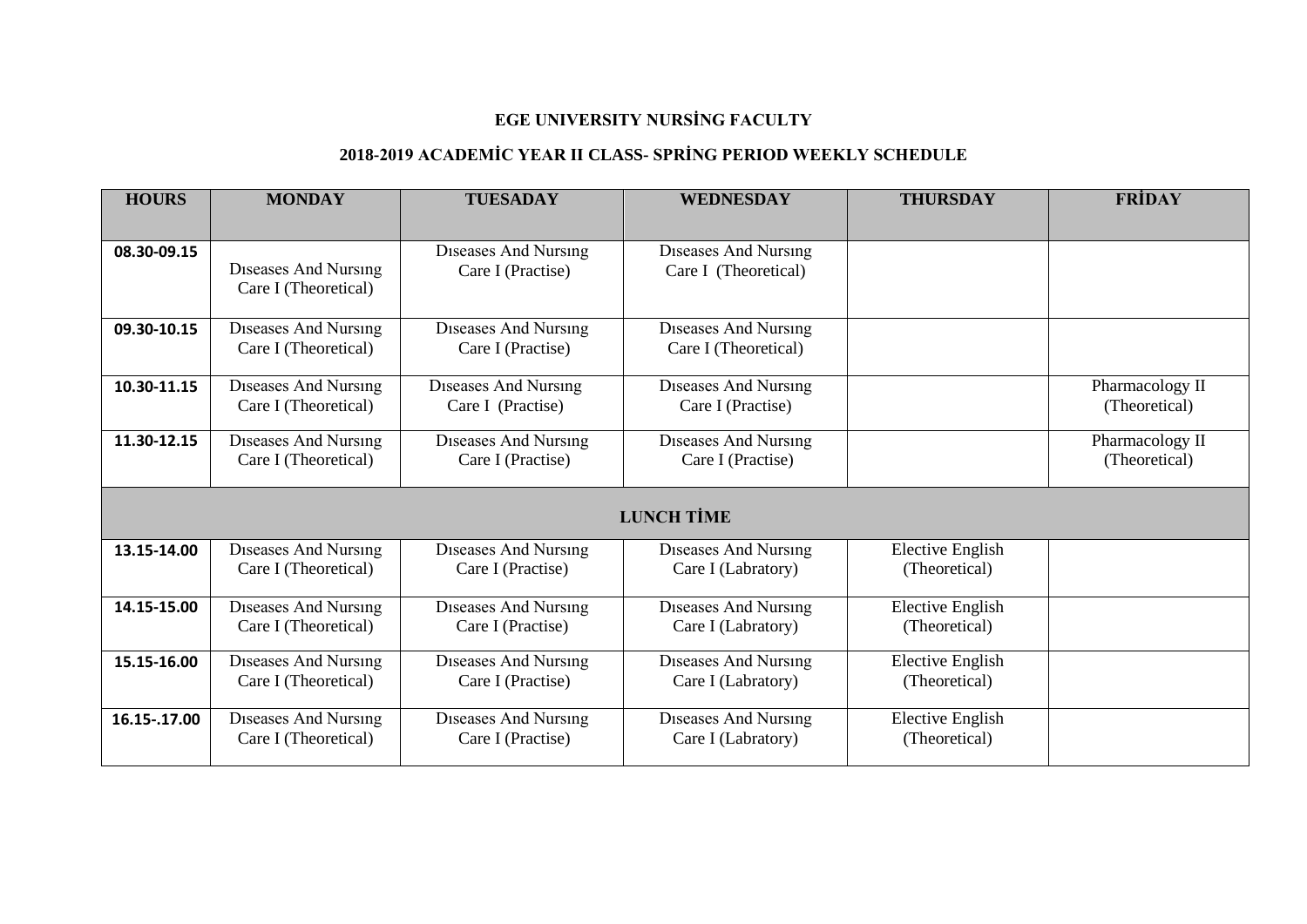### **2018-2019 ACADEMİC YEAR III CLASS- SPRİNG PERIOD WEEKLY SCHEDULE**

| <b>HOURS</b> | <b>MONDAY</b> | <b>TUESADAY</b>                       | <b>WEDNESDAY</b>                           | <b>THURSDAY</b>                                | <b>FRİDAY</b>                                     |
|--------------|---------------|---------------------------------------|--------------------------------------------|------------------------------------------------|---------------------------------------------------|
|              |               |                                       |                                            |                                                |                                                   |
| 08.30-09.15  |               |                                       | Diseases And Nursing Care<br>(Theoretical) | Diseases And Nursing<br>Care (Practise)        | Diseases And Nursing<br>Care (Theoretical)        |
| 09.30-10.15  |               |                                       | Diseases And Nursing Care<br>(Theoretical) | Diseases And Nursing<br>Care (Practise)        | Diseases And Nursing<br>Care (Theoretical)        |
| 10.30-11.15  |               | Professional English<br>(Theoretical) | Diseases And Nursing Care<br>(Theoretical) | <b>Diseases And Nursing</b><br>Care (Practise) | Diseases And Nursing<br>Care (Theoretical)        |
| 11.30-12.15  |               | Professional English<br>(Theoretical) | Diseases And Nursing Care<br>(Theoretical) | Diseases And Nursing<br>Care (Practise)        | <b>Diseases And Nursing</b><br>Care (Theoretical) |
|              |               |                                       | <b>LUNCH TİME</b>                          |                                                |                                                   |
| 13.15-14.00  |               | Elective English (Theoretical)        | Diseases And Nursing Care<br>(Theoretical) | <b>Diseases And Nursing</b><br>Care (Practise) | Diseases And Nursing<br>Care (Practise)           |
| 14.15-15.00  |               | Elective English (Theoretical)        | Diseases And Nursing Care<br>(Theoretical) | <b>Diseases And Nursing</b><br>Care (Practise) | Diseases And Nursing<br>Care (Practise)           |
| 15.15-16.00  |               | Elective English (Theoretical)        | Diseases And Nursing Care<br>(Theoretical) | Diseases And Nursing<br>Care (Practise)        | Diseases And Nursing<br>Care (Practise)           |
| 16.15-.17.00 |               |                                       | Diseases And Nursing Care<br>(Theoretical) | Diseases And Nursing<br>Care (Practise)        | <b>Diseases And Nursing</b><br>Care (Practise)    |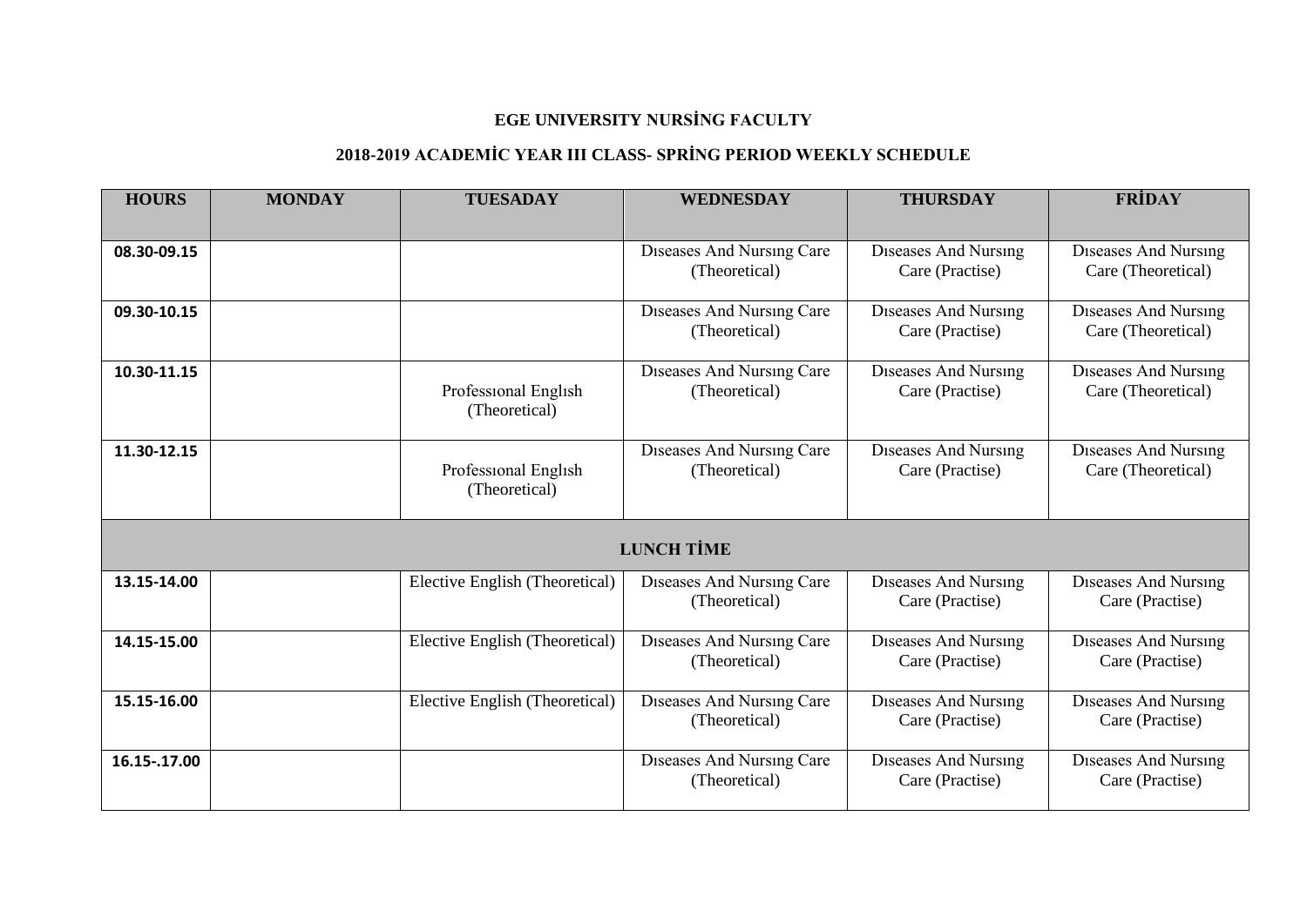### **2018-2019 ACADEMİC YEAR IV CLASS- SPRİNG PERIOD WEEKLY SCHEDULE**

| <b>HOURS</b>      | <b>MONDAY</b>          | <b>TUESADAY</b>                          | <b>WEDNESDAY</b>                   | <b>THURSDAY</b>                  | FRIDAY           |  |  |
|-------------------|------------------------|------------------------------------------|------------------------------------|----------------------------------|------------------|--|--|
|                   |                        |                                          |                                    |                                  |                  |  |  |
| 08.30-09.15       | <b>Fundamentals Of</b> | Mental Health And                        | <b>Surgical Nursing (Practise)</b> | <b>Internal Medicine Nursing</b> | Elective-English |  |  |
|                   | Nursing (Practise)     | <b>Psychiatric Nursing (Practise)</b>    |                                    | (Practise)                       | (Theoretical)    |  |  |
| 09.30-10.15       | <b>Fundamentals Of</b> | <b>Mental Health And</b>                 | <b>Surgical Nursing (Practise)</b> | <b>Internal Medicine Nursing</b> | Elective-English |  |  |
|                   | Nursing (Practise)     | <b>Psychiatric Nursing (Practise)</b>    |                                    | (Practise)                       | (Theoretical)    |  |  |
| 10.30-11.15       | <b>Fundamentals Of</b> | Mental Health And                        | <b>Surgical Nursing (Practise)</b> | Internal Medicine                | Elective-Turkish |  |  |
|                   | Nursing (Practise)     | <b>Psychiatric Nursing</b><br>(Practise) |                                    | Nursing (Practise)               | (Theoretical)    |  |  |
| 11.30-12.15       | <b>Fundamentals Of</b> | <b>Mental Health And</b>                 | <b>Surgical Nursing (Practise)</b> | <b>Internal Medicine Nursing</b> | Elective-Turkish |  |  |
|                   | Nursing (Practise)     | <b>Psychiatric Nursing (Practise)</b>    |                                    | (Practise)                       | (Theoretical)    |  |  |
| <b>LUNCH TİME</b> |                        |                                          |                                    |                                  |                  |  |  |
| 13.15-14.00       | <b>Fundamentals Of</b> | <b>Mental Health And</b>                 | <b>Surgical Nursing (Practise)</b> | <b>Internal Medicine Nursing</b> | Elective-English |  |  |
|                   | Nursing (Practise)     | <b>Psychiatric Nursing (Practise)</b>    |                                    | (Practise)                       | (Theoretical)    |  |  |
|                   |                        |                                          |                                    |                                  |                  |  |  |
| 14.15-15.00       | <b>Fundamentals Of</b> | Mental Health And                        | <b>Surgical Nursing (Practise)</b> | <b>Internal Medicine Nursing</b> | Elective-English |  |  |
|                   | Nursing (Practise)     | <b>Psychiatric Nursing (Practise)</b>    |                                    | (Practise)                       | (Theoretical)    |  |  |
| 15.15-16.00       | <b>Fundamentals Of</b> | <b>Mental Health And</b>                 | <b>Surgical Nursing (Practise)</b> | <b>Internal Medicine Nursing</b> |                  |  |  |
|                   | Nursing (Practise)     | <b>Psychiatric Nursing (Practise)</b>    |                                    | (Practise)                       |                  |  |  |
| 16.15-.17.00      | <b>Fundamentals Of</b> | <b>Mental Health And</b>                 | <b>Surgical Nursing (Practise)</b> | <b>Internal Medicine Nursing</b> |                  |  |  |
|                   | Nursing (Practise)     | <b>Psychiatric Nursing (Practise)</b>    |                                    | (Practise)                       |                  |  |  |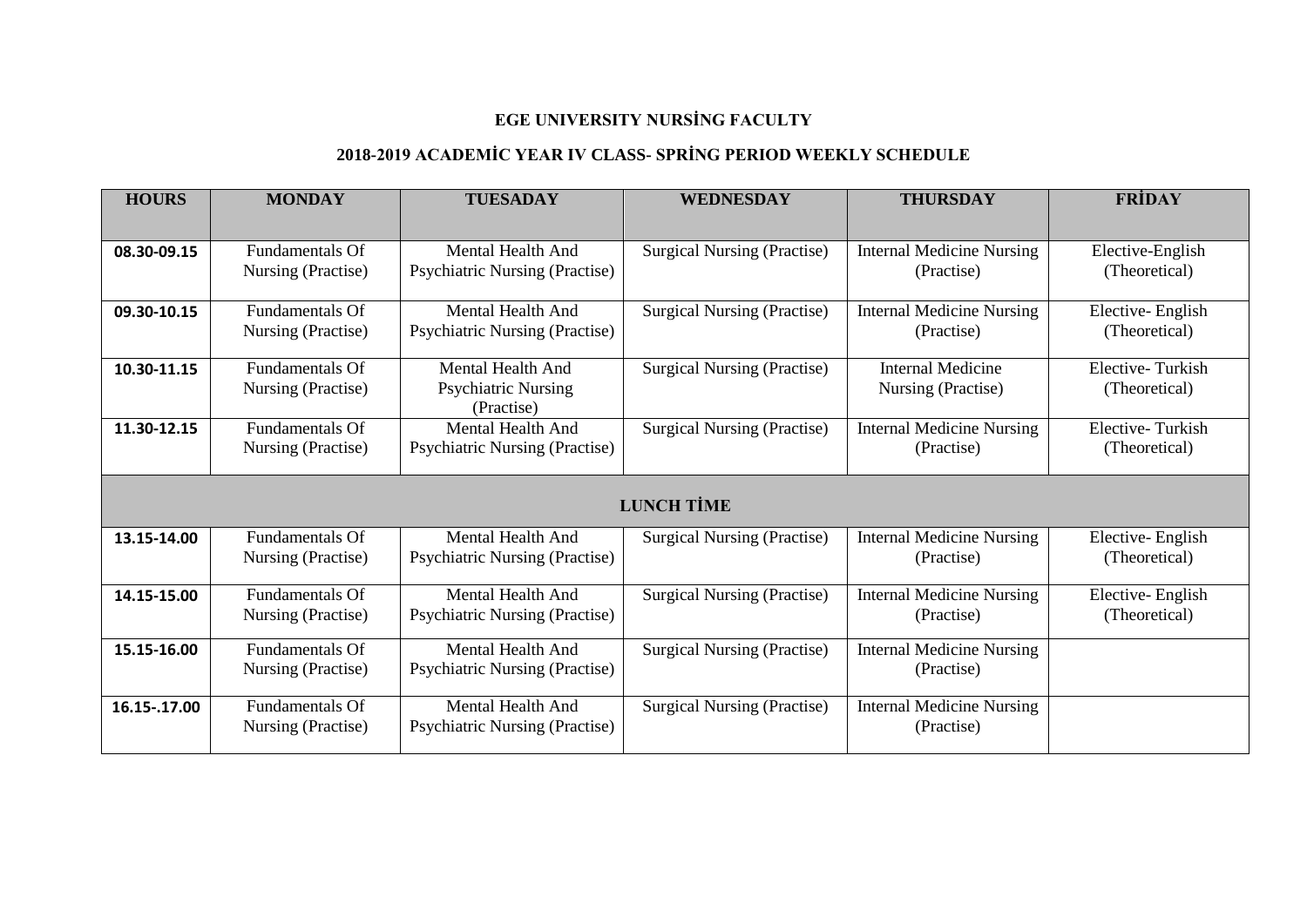### **2018-2019 ACADEMİC YEAR IV CLASS- SPRİNG PERIOD WEEKLY SCHEDULE**

| <b>HOURS</b>      | <b>MONDAY</b>          | <b>TUESADAY</b>              | <b>WEDNESDAY</b>             | <b>THURSDAY</b>                  | <b>FRİDAY</b>    |  |  |
|-------------------|------------------------|------------------------------|------------------------------|----------------------------------|------------------|--|--|
|                   |                        |                              |                              |                                  |                  |  |  |
| 08.30-09.15       | Women Health And       | Pediatric Nursing (Practise) | <b>Public Health Nursing</b> | <b>Education And</b>             | Elective-English |  |  |
|                   | <b>Disease Nursing</b> |                              | (Practise)                   | <b>Administration In Nursing</b> | (Theoretical)    |  |  |
|                   | (Practise)             |                              |                              | (Practise)                       |                  |  |  |
| 09.30-10.15       | Women Health And       | Pediatric Nursing (Practise) | <b>Public Health Nursing</b> | <b>Education And</b>             | Elective-English |  |  |
|                   | Disease Nursing        |                              | (Practise)                   | <b>Administration In Nursing</b> | (Theoretical)    |  |  |
|                   | (Practise)             |                              |                              | (Practise)                       |                  |  |  |
| 10.30-11.15       | Women Health And       | Pediatric Nursing (Practise) | <b>Public Health Nursing</b> | <b>Education And</b>             | Elective-Turkish |  |  |
|                   | <b>Disease Nursing</b> |                              | (Practise)                   | Administration In                | (Theoretical)    |  |  |
|                   | (Practise)             |                              |                              | Nursing (Practise)               |                  |  |  |
| 11.30-12.15       | Women Health And       | Pediatric Nursing (Practise) | <b>Public Health Nursing</b> | <b>Education And</b>             | Elective-Turkish |  |  |
|                   | <b>Disease Nursing</b> |                              | (Practise)                   | <b>Administration In Nursing</b> | (Theoretical)    |  |  |
|                   | (Practise)             |                              |                              | (Practise)                       |                  |  |  |
| <b>LUNCH TİME</b> |                        |                              |                              |                                  |                  |  |  |
| 13.15-14.00       | Women Health And       | Pediatric Nursing (Practise) | <b>Public Health Nursing</b> | <b>Education And</b>             | Elective-English |  |  |
|                   | <b>Disease Nursing</b> |                              | (Practise)                   | <b>Administration In Nursing</b> | (Theoretical)    |  |  |
|                   | (Practise)             |                              |                              | (Practise)                       |                  |  |  |
| 14.15-15.00       | Women Health And       | Pediatric Nursing (Practise) | <b>Public Health Nursing</b> | <b>Education And</b>             | Elective-English |  |  |
|                   | <b>Disease Nursing</b> |                              | (Practise)                   | <b>Administration In Nursing</b> | (Theoretical)    |  |  |
|                   | (Practise)             |                              |                              | (Practise)                       |                  |  |  |
| 15.15-16.00       | Women Health And       | Pediatric Nursing (Practise) | <b>Public Health Nursing</b> | <b>Education And</b>             |                  |  |  |
|                   | <b>Disease Nursing</b> |                              | (Practise)                   | <b>Administration In Nursing</b> |                  |  |  |
|                   | (Practise)             |                              |                              | (Practise)                       |                  |  |  |
| 16.15 - . 17.00   | Women Health And       | Pediatric Nursing (Practise) | <b>Public Health Nursing</b> | <b>Education And</b>             |                  |  |  |
|                   | <b>Disease Nursing</b> |                              | (Practise)                   | <b>Administration In Nursing</b> |                  |  |  |
|                   | (Practise)             |                              |                              | (Practise)                       |                  |  |  |